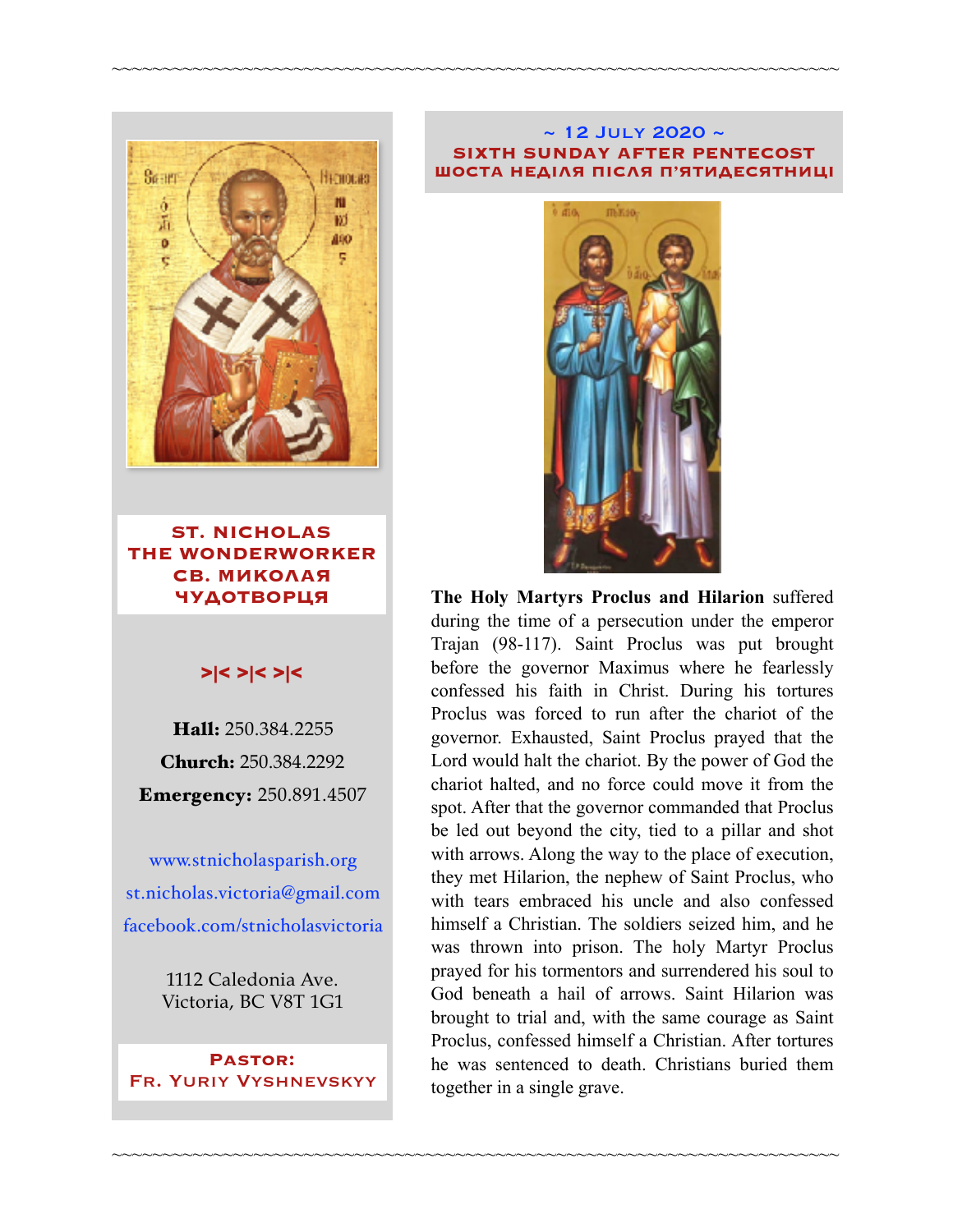| <b>SUNDAY HYMNS</b>                |                |                                                                 |                  |                |          |  |  |
|------------------------------------|----------------|-----------------------------------------------------------------|------------------|----------------|----------|--|--|
| <b>OPENING HYMN</b>                |                | В Страсі і Покорі / We Are Gathered Here to Worship pg. 234-235 |                  |                |          |  |  |
| <b>COMMUNION HYMN</b>              |                | Пливи Світами / Let all Creation pg. 256-257                    |                  |                |          |  |  |
| <b>CLOSING HYMN</b>                |                | Під Твою Милість рg. 372                                        |                  |                |          |  |  |
| <b>SUNDAY &amp; DAILY SCHEDULE</b> |                |                                                                 |                  |                |          |  |  |
| SUNDAY, Jul 12                     |                | Liturgy - for the Parishioners of St Nicholas Parish            |                  |                | 10:00 AM |  |  |
| MONDAY, Jul 13                     |                | <b>NO SERVICES</b>                                              |                  |                |          |  |  |
| TUESDAY, Jul 14                    |                | Divine Liturgy for Peter Iwanuck                                |                  |                | 9:00 AM  |  |  |
| WEDNESDAY, Jul 15                  |                | Divine Liturgy of St. John Chrysostom                           |                  |                | 9:00 AM  |  |  |
| THURSDAY, Jul 16                   |                | Divine Liturgy of St. John Chrysostom                           |                  |                | 9:00 AM  |  |  |
| FRIDAY, Jul 17                     |                | Divine Liturgy of St. John Chrysostom                           |                  |                | 9:00 AM  |  |  |
| SATURDAY, Jul 18                   |                | <b>NO SERVICES</b>                                              |                  |                |          |  |  |
| SUNDAY, Jul 19                     |                | Liturgy - for the Parishioners of St Nicholas Parish            |                  |                | 10:00 AM |  |  |
|                                    |                |                                                                 |                  |                |          |  |  |
| <b>SUNDAY EPISTLE READERS</b>      |                |                                                                 |                  |                |          |  |  |
| <b>DATE</b>                        | <b>READING</b> |                                                                 | <b>UKRAINIAN</b> | <b>ENGLISH</b> |          |  |  |
| SUNDAY, Jul 12                     | Heb 13:7-16    |                                                                 |                  |                |          |  |  |
| SUNDAY, Jul 19                     | Rm. 15:1-7     |                                                                 |                  |                |          |  |  |
| SUNDAY, Jul 26                     | 1 Cor 1:10-18  |                                                                 |                  |                |          |  |  |
| SUNDAY, Aug 2                      | 1 Cor 3: 9-17  |                                                                 |                  |                |          |  |  |
|                                    |                |                                                                 |                  |                |          |  |  |

~~~~~~~~~~~~~~~~~~~~~~~~~~~~~~~~~~~~~~~~~~~~~~~~~~~~~~~~~~~~~~~~~~~~~~~~

# PASTORAL MINISTRY & HOLY MYSTERIES

| given to the parish priest, and he should be contacted before any other arrangements are made |  |  |  |  |
|-----------------------------------------------------------------------------------------------|--|--|--|--|
|                                                                                               |  |  |  |  |
|                                                                                               |  |  |  |  |
|                                                                                               |  |  |  |  |
|                                                                                               |  |  |  |  |

*Eparchy of New Westminster~Bishop David Motiuk ~Apostolic Administrator~ [www.nweparchy.ca](http://www.nweparchy.ca)*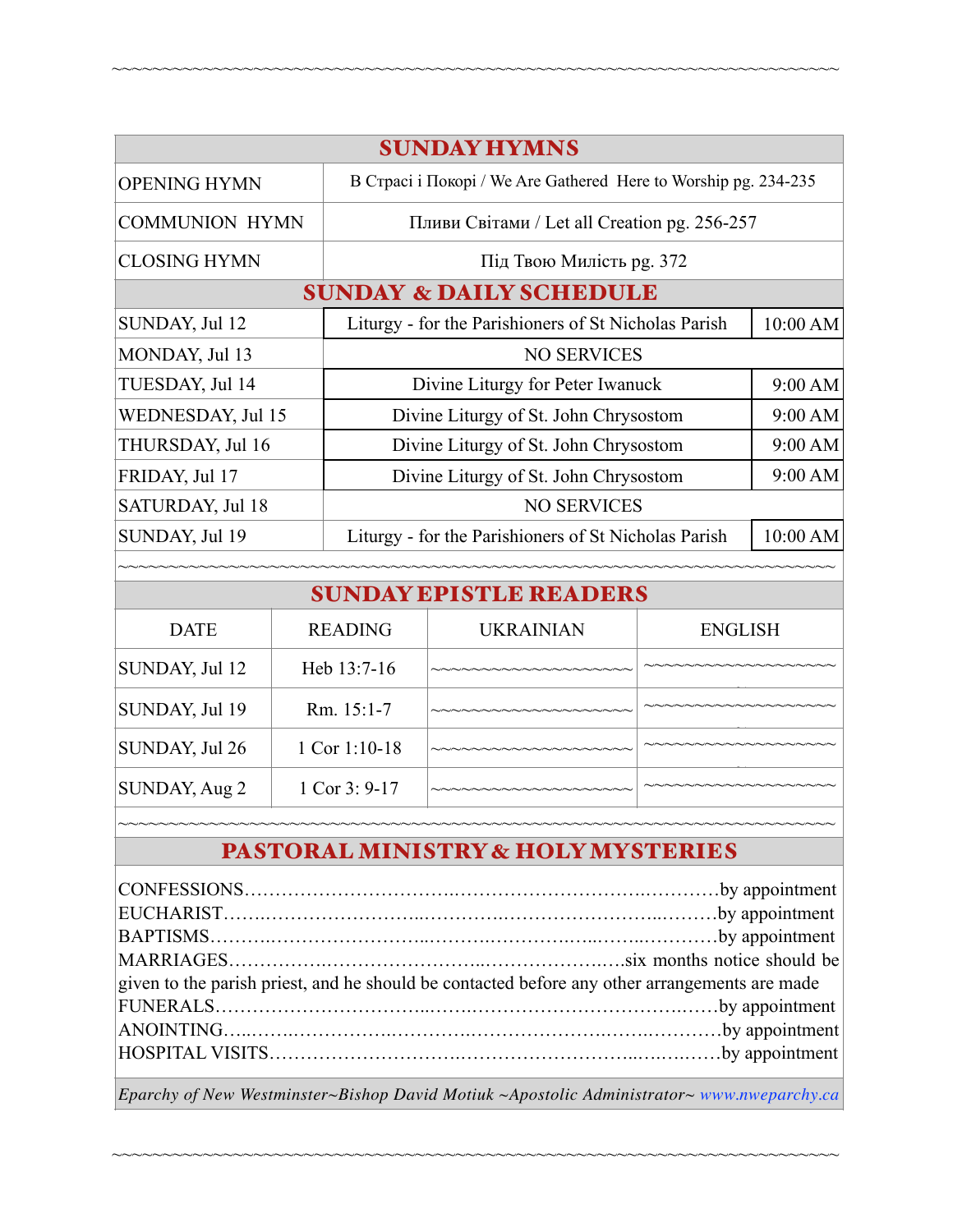# ANNOUNCEMENTS

~~~~~~~~~~~~~~~~~~~~~~~~~~~~~~~~~~~~~~~~~~~~~~~~~~~~~~~~~~~~~~~~~~~~~~~~

**HAPPY BIRTHDAY** to LUBA KUCHARYSHYN, PETER IWANUCK and all those who celebrated their birthdays this past week. May the Lord Our God continue to bless you abundantly and the Holy Mother of God protects you at all times. Многая Літа!

**PRAYER REQUEST:** Please keep in your prayers SYLVIA KELLY, CHARLOTTE KRAKOWSKI, RICHARD NEWBERRY and other members of our parish, our family and friends who are ailing, in hospitals, nursing homes and those who are not able to join actively in their community.

**WE OUR CONDOLENCES TO KRUK FAMILY** on the loss of JOYCE KRUK CARR who passed away on July 6. Joyce was one of the founding members of Veselka dance group. May our Lord place Joyce's soul in the place where all the saints abide, and may her memory be everlasting - Вічная пам'ять!

**BEQUESTS & WILLS:** Leaving a bequeath is a process of giving a donation through your will. It is simply a distribution from your estate to a charitable organization through your last will and testament. It can be as small or as large a donation as you wish. It is important that you talk to your lawyer about the process. In your kindness please remember St Nicholas the Wonderworker Ukrainian Catholic Church in your bequeath and will. If anyone wishes to make such a bequeath in their will, the following clause may be included or added to a will: "I give, devise, and bequeath to **St Nicholas the Wonderworker Ukrainian Catholic Parish -** *1112 Caledonia Avenue, Victoria BC, V8T 1G1*, the sum of \$ \_\_\_\_\_ (or \_\_\_\_% of my estate), to be used for the benefit of the parish and it's pastoral activities."

**EXAMING OF THE DIVINE LITURGIES:** as we start to re-open our churches to the public the live streaming of the services from St. Nicholas parish will continue as usual. Every Sunday at 10AM.

**WE SHARE THE AIR:** Please keep it healthy and fragrant free. Someone in this area is scent-sitive. The chemicals used in scented products can make some people sick, especially those with fragrance sensitivities, asthma, allergies and other respiratory ailments. PLEASE DO NOT \*wear perfume, cologne, lotion, aftershave and other fragrances; \*USE unscented personal care products. Be Sensitive to Others. Thank you for your understanding. *St. Nicholas parish.* 

**WE JULY 5 DONATIONS** - Loose collection: \$15.00; Envelope collection: 430.18; Preauthorized donations June 29 to July 5: \$380.00. **TOTAL: \$825.18.** May God bless and reward you abundantly for your generosity!

~~~~~~~~~~~~~~~~~~~~~~~~~~~~~~~~~~~~~~~~~~~~~~~~~~~~~~~~~~~~~~~~~~~~~~~~



**EXAMPLE ONLINE** to St. Nicholas parish: [www.canadahelps.org/en/dn/45460](http://www.canadahelps.org/en/dn/45460)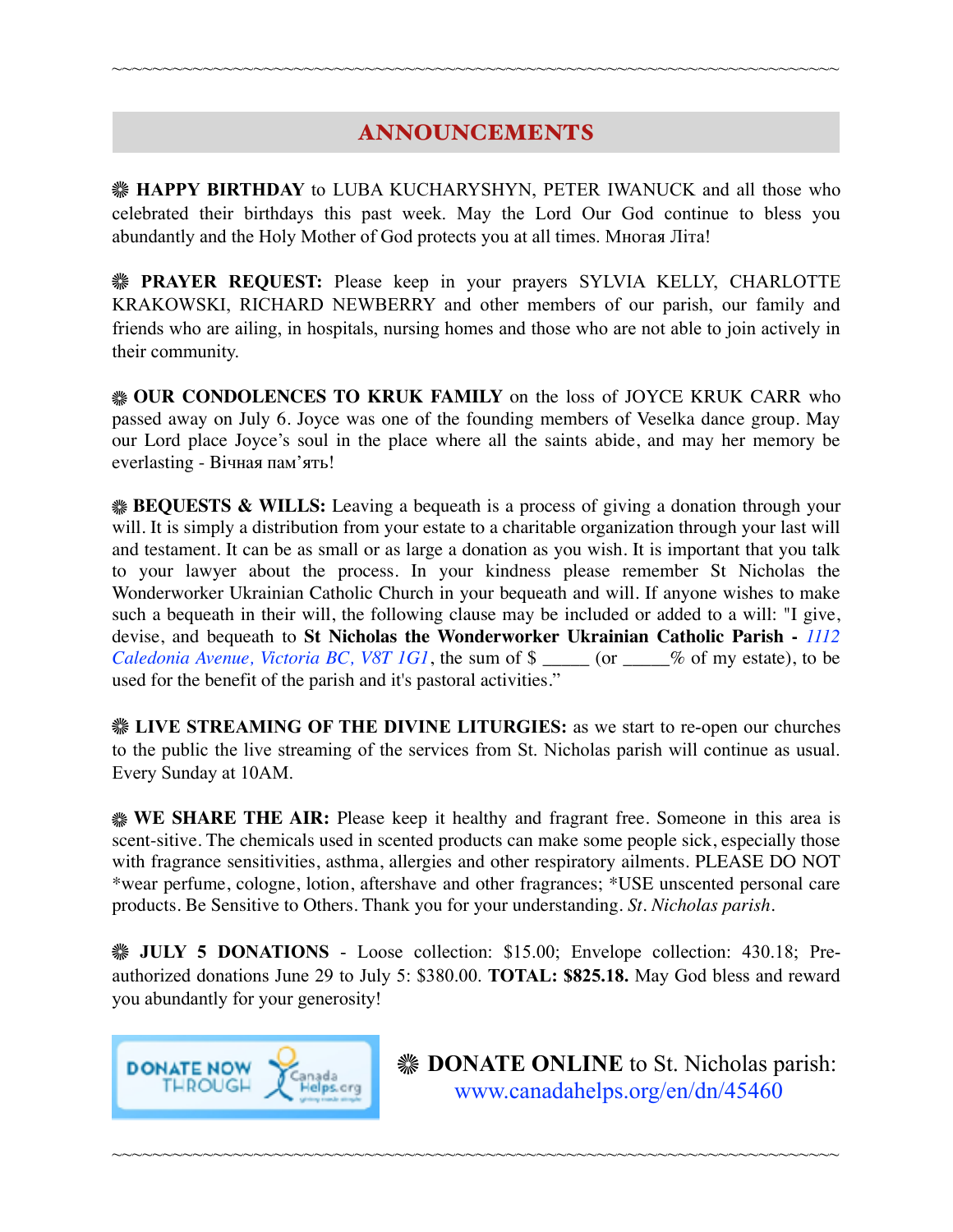# DIVINE LITURGY PROPERS

~~~~~~~~~~~~~~~~~~~~~~~~~~~~~~~~~~~~~~~~~~~~~~~~~~~~~~~~~~~~~~~~~~~~~~~~

#### *The Divine Liturgy of our Father among the Saints John Chrysostom*

**Troparion, Tone 5:** Let us the faithful acclaim and worship the Word,\* co-eternal with the Father and the Spirit,\* and born of the Virgin for our salvation.\* For He willed to be lifted up on the cross in the flesh, to suffer death\* and to raise the dead by His glorious resurrection.

**Glory: Kontakion, Tone 5:** You, my Saviour, descended to Hades,\* and as the Almighty, You shattered its gates.\* With Yourself You, as the Creator, raised the dead and shattered the sting of death,\* and delivered Adam from the curse, O Lover of Humankind.\* And so we cry out: "Save us, O Lord."

**Now: Theotokion, Tone 5:** Rejoice, O rampart and protection of those who have recourse to you!\* Rejoice, O tranquil haven and Virgin,\* who gave birth in the flesh to your Maker and God! \* Fail not to intercede for those\* who sing and worship the Child you bore.

**Prokeimenon, Tone 5:** You, O Lord, will guard us and will keep us<sup>\*</sup> from this generation and for ever. *Verse:* Save me, O Lord, for there is no longer left a just man.

**Epistle - Romans 12:6-14 - A reading from the letter of St. Paul to the Romans:** Brothers and Sisters, since we have gifts that differ according to the grace given to us, let us exercise them: if prophecy, in proportion to the faith; if ministry, in ministering; if one is a teacher, in teaching; if one exhorts, in exhortation; if one contributes, in generosity; if one is over others, with diligence; if one does acts of mercy, with cheerfulness. Let love be sincere; hate what is evil, hold on to what is good; love one another with mutual affection; anticipate one another in showing honour. Do not grow slack in zeal, be fervent in spirit, and serve the Lord. Rejoice in hope, endure in affliction, and persevere in prayer. Contribute to the needs of the holy ones, exercise hospitality. Bless those who persecute (you), bless and do not curse them.

**Alleluia, Tone 5:** *Verse:* Your mercies, O Lord, I will sing for ever; from generation to generation I will announce Your truth with my mouth. *Verse:* For You have said: Mercy shall be built up for ever; in the heavens Your truth shall be prepared.

**Gospel - Matthew 9:1-8 -** At that time Jesus entered a boat, made the crossing, and came into his own town. And there people brought to him a paralytic lying on a stretcher. When Jesus saw their faith, he said to the paralytic, "Courage, child, your sins are forgiven." At that, some of the scribes said to themselves, "This man is blaspheming." Jesus knew what they were thinking, and said, "Why do you harbour evil thoughts? Which is easier, to say, 'Your sins are forgiven,' or to say, 'Rise and walk'? But that you may know that the Son of Man has authority on earth to forgive sins" - he then said to the paralytic, "Rise, pick up your stretcher, and go home." He rose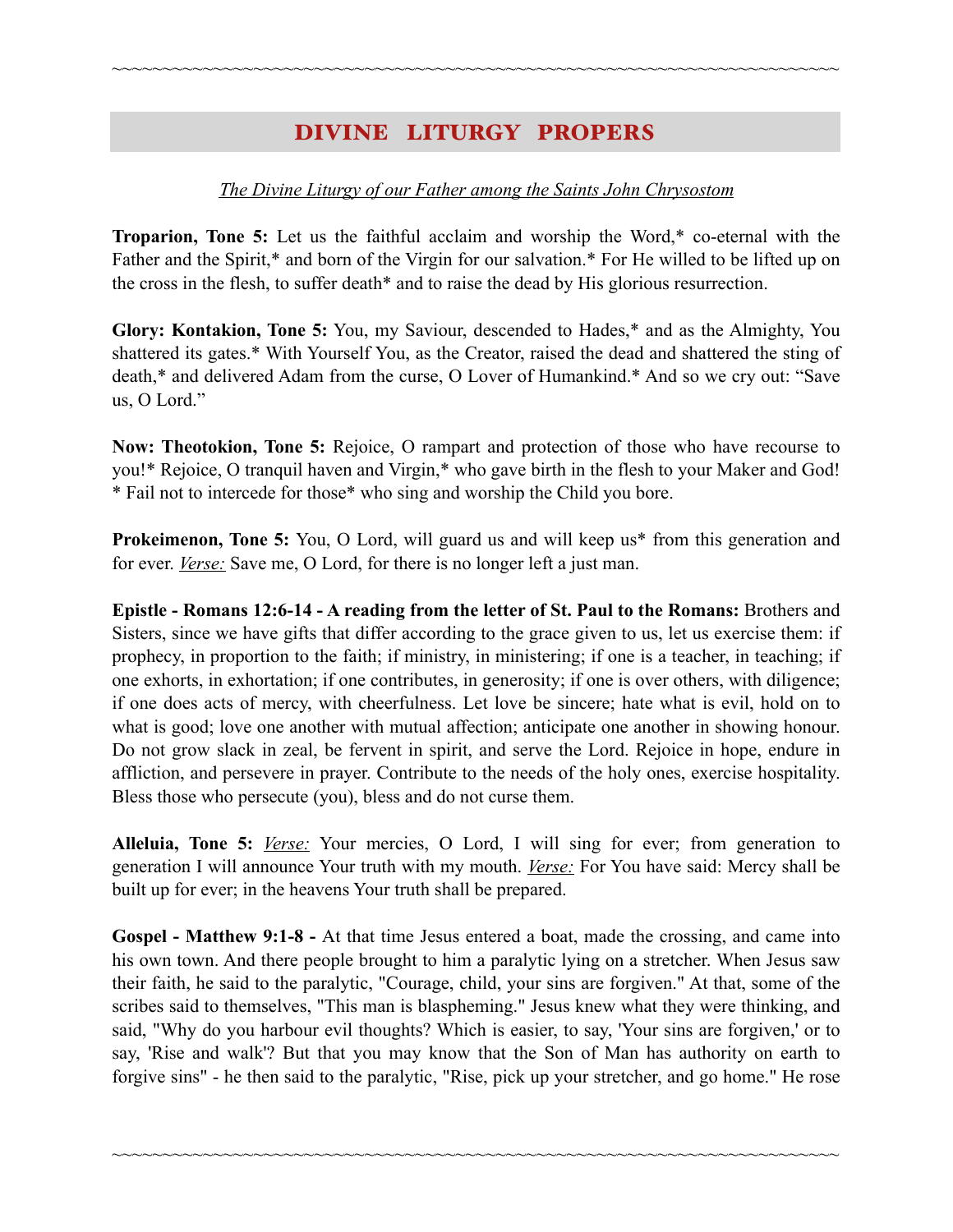and went home. When the crowds saw this they were struck with awe and glorified God who had given such authority to human beings.

~~~~~~~~~~~~~~~~~~~~~~~~~~~~~~~~~~~~~~~~~~~~~~~~~~~~~~~~~~~~~~~~~~~~~~~~

**Communion Hymn:** Praise the Lord from the heavens;\* praise Him in the highest.\* Alleluia, alleluia,\* alleluia!

## **>|< >|< >|<**

**Тропар, глас 5:** Рівнобезначальне з Отцем і Духом Слово,\* що від Діви народилося на спасіння наше,\* прославмо, вірні, і поклонімся,\* бо Воно благозволило тілом зійти на хрест\* і смерть перетерпіти, і воскресити померлих\* славним воскресінням Своїм.

**Слава: Кондак, глас 5:** До аду, Спасе мій, зійшов Ти,\* і, як всемогутній, сокрушивши його брами,\* Ти, Чоловіколюбче, як Творець, воскресив з Собою померлих,\* жало смерти вирвав, й Адама від прокляття визволив.\* Тому всі до Тебе взиваємо:\* Спаси нас, Господи!

**І нині: Богородичний, глас 5:** Радуйся, Брамо Господня, непрохідна!\* Радуйся, Охороно і Покрове тих, що до Тебе приходять!\* Радуйся, тиха Пристане і Вседіво, що Свого Творця і Бога тілом породила!\* Молись безупинно за тих, що прославляють\* і почитають Народоженого від Тебе.

**Прокімен, глас 5:** Ти, Господи, збережеш нас і захистиш нас\* від роду цього і повік. *Стих:* Спаси мене, Господи, бо не стало праведного.

**Апостол - Римлян 12:6-14 - До Римлян послання Святого Апостола Павла читання:** Браття і сестри, маючи, згідно з даною нам благодаттю, різні дари: коли то дар пророцтва, виконуймо його мірою віри; хто має дар служіння, нехай служить; хто навчання, нехай навчає; хто напоумлення, нехай напоумляє. Хто дає – у простоті; хто головує – дбайливо; хто милосердиться – то з радістю. Любов нехай буде нелицемірна; ненавидівши зло, приставайте до добра. Любіть один одного братньою любов'ю. Пошаною один одного випереджайте. В ревності не будьте ліниві, духом горіть, Господеві служіть; веселі в надії, в горі терпеливі, в молитві витривалі; святих у потребах спомагайте і дбайте про гостинність. Благословляйте тих, що вас гонять; благословляйте, не проклинайте.

**Алилуя, глас 5:** *Стих:* Милості Твої, Господи, оспівуватиму повік, і з роду в рід сповіщу устами моїми Твою вірність. *Стих:* Бо сказав Ти: Повік милість збудується, на небесах приготовиться істина Твоя.

**Євангеліє - Матея 9:1-8 -** У той час Ісус, сівши у човен, він переплив назад і прибув у своє місто. І от принесено до нього розслабленого, що лежав на ношах. Побачивши їхню віру, Ісус сказав розслабленому: "Бадьорися сину, твої гріхи відпускаються." Та тут деякі з книжників заговорили між собою: "Він хулить." Ісус, знавши їхні думки, каже: "Чого лукаве думаєте в серцях ваших? Що легше сказати: Твої гріхи відпущені, – чи сказати: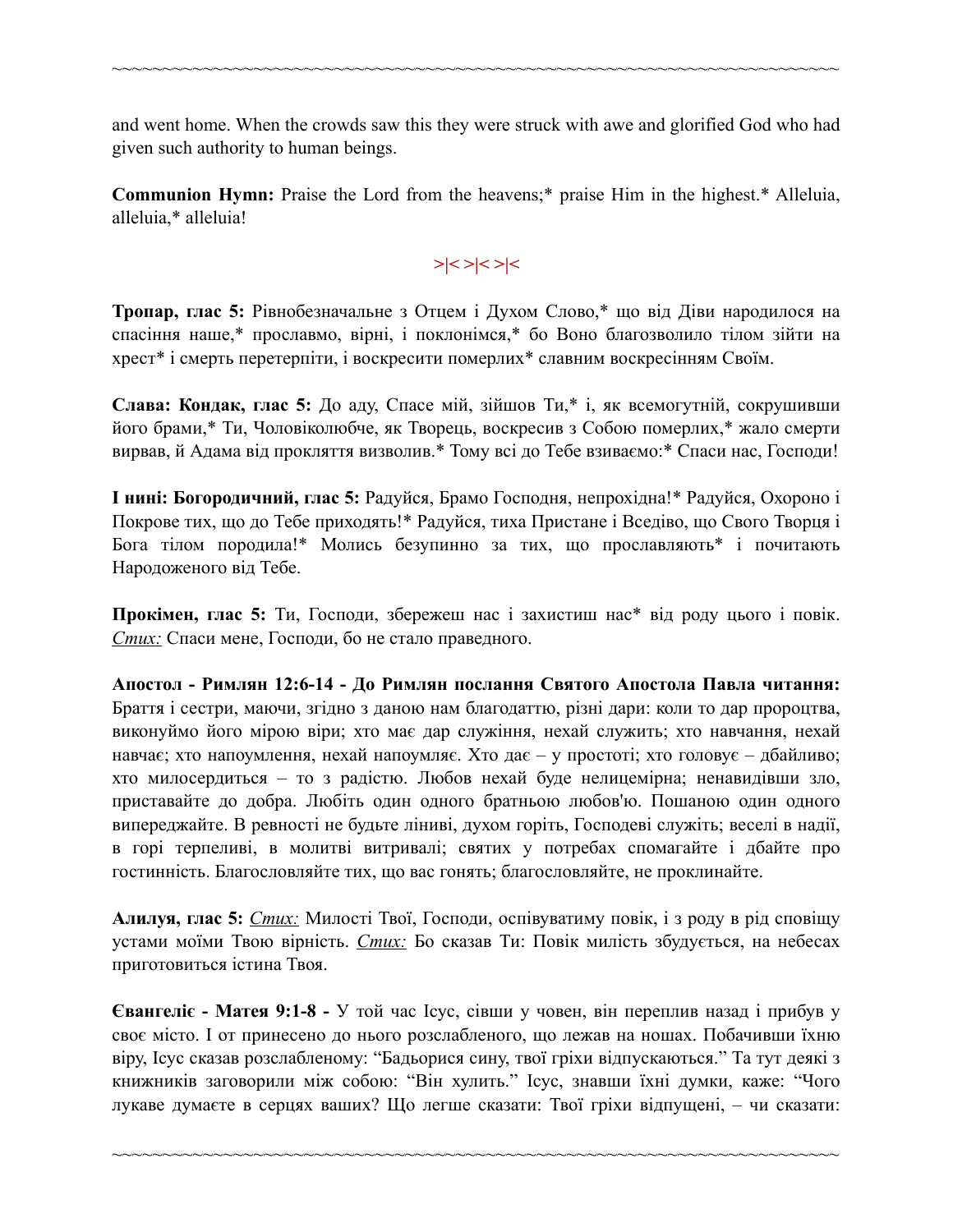Встань і ходи! Та щоб знали, що Син Чоловічий має владу на землі гріхи відпускати", – каже розслабленому: "Встань, візьми твої ноші та й іди до свого дому." Встав той і пішов до свого дому. Народ же, бачивши це, настрахався і славив Бога, що дав таку владу людям.

~~~~~~~~~~~~~~~~~~~~~~~~~~~~~~~~~~~~~~~~~~~~~~~~~~~~~~~~~~~~~~~~~~~~~~~~

**Причасний:** Хваліте Господа з небес,\* хваліте Його на висотах. Алилуя, алилуя, алилуя!

### PRAYER DURING THE CORONAVIRUS OUTBREAK



Jesus Christ, you travelled through towns and villages "curing every disease and illness." At your command, the sick were made well. Come to our aid now, in the midst of the global spread of the coronavirus, that we may experience your healing love.

 Heal those who are sick with the virus. May they regain their strength and health through quality medical care.

Heal us from our fear, which prevents nations from working together and neighbours from helping one another.

Heal us from our pride, which can make us claim invulnerability to a disease that knows no borders.

Stay by our side in this time of uncertainty and sorrow. Be with those who have died from the virus. May they be at rest with you in your eternal peace. Be with the families of those who are sick or have died. As they worry and grieve, defend them from illness and despair. May they know your peace. Be with the doctors, nurses, researchers and all medical professionals who seek to heal and help those affected and who put themselves at risk in the process. May they know your protection and peace. Be with our priests and spiritual care givers. May they know that they are loved and cared for.

Be with the leaders of all nations. Give them the foresight to act with charity and true concern for the well-being of the people they are meant to serve. Give them the wisdom to invest in long-term solutions that will help prepare for or prevent future outbreaks. May they know your peace, as they work together to achieve it on earth.

Whether we are home or abroad, surrounded by many people suffering from this illness or only a few, Jesus Christ, stay with us as we endure and mourn, persist and prepare. In place of our anxiety, give us your peace.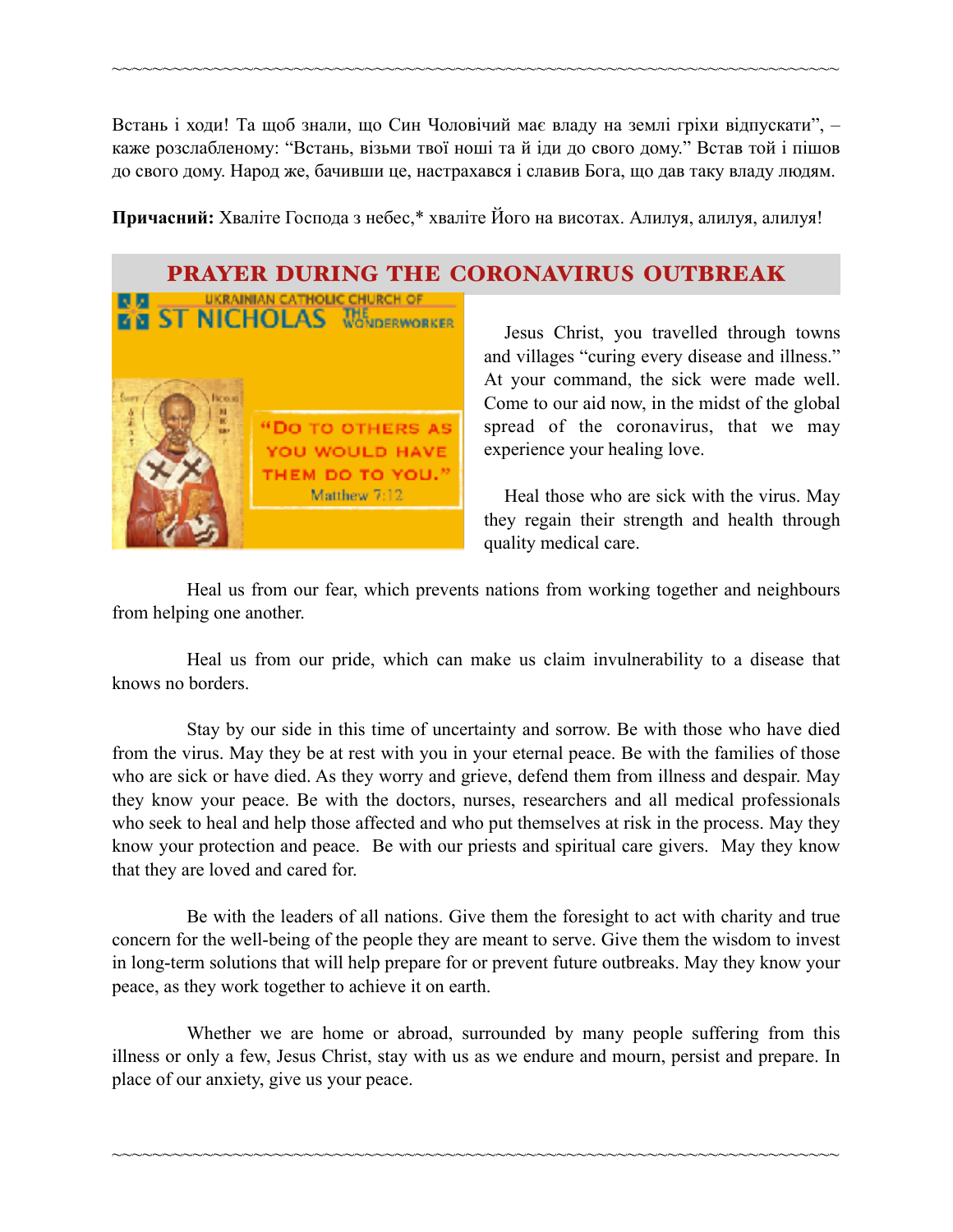For You are a God of mercy, kindness, and love, and we glorify You, Father, Son, and Holy Spirit, now and for ever and ever. Amen.

~~~~~~~~~~~~~~~~~~~~~~~~~~~~~~~~~~~~~~~~~~~~~~~~~~~~~~~~~~~~~~~~~~~~~~~~

### **>|< >|< >|<**

#### **МОЛИТВА ПІД ЧАС СПАЛАХУ КОРОНАВІРУСУ**

Ісусе Христе, ти подорожував по містах і селах, оздоровлюючи від хвороб і немочей. За Твоїм повелінням хворі видужували. У час пандемії коронавірусу повели цій хворобі відступити, щоб ми відчули Твою оздоровлюючу любов.

Вилікуй тих, хто хворий вірусом. Нехай вони відновлять свої сили та здоров'я завдяки якісній медичній допомозі.

Вилікуй нас від нашого страху, який заважає націям спільно працювати та сусідам допомагати один одному.

Вилікуй нас від нашої гордості, яка може змусити нас претендувати на невразливість до захворювання, що не знає меж.

Залишайся поруч у цей час невизначеності та смутку. Будь з тими, хто помер від вірусу. Нехай вони спочивають з Тобою у вічному спокої. Будь з родинами тих, хто хворий або помер, коли вони турбуються і сумують, захищай їх від хвороб і відчаю. Нехай вони знають Твій спокій.

Будь з лікарями, медсестрами, дослідниками та всіми медичними працівниками, котрі прагнуть вилікувати та допомогти постраждалим та, котрі піддають себе ризику в своїй праці. Нехай вони знають Твій захист і спокій.

Будь з нашими священиками та духовними опікунами. Нехай вони знають, що їх люблять і піклуються про них.

Будь з лідерами всіх націй. Дай їм передбачення діяти милосердно та зі справжньою турботою про добробут людей, котрим вони призначені служити. Надай їм мудрості інвестувати у довгострокові рішення, які допоможуть підготуватися або запобігти майбутнім спалахам. Нехай вони пізнають Твій мир, коли разом працюють над досягненням його на землі.

Будь ми вдома чи за кордоном, в оточенні багатьох людей, які страждають цією хворобою, або наодинці, Ісусе Христе, залишайтеся з нами, коли ми терпимо і сумуємо. Замість нашої тривоги дай нам спокій.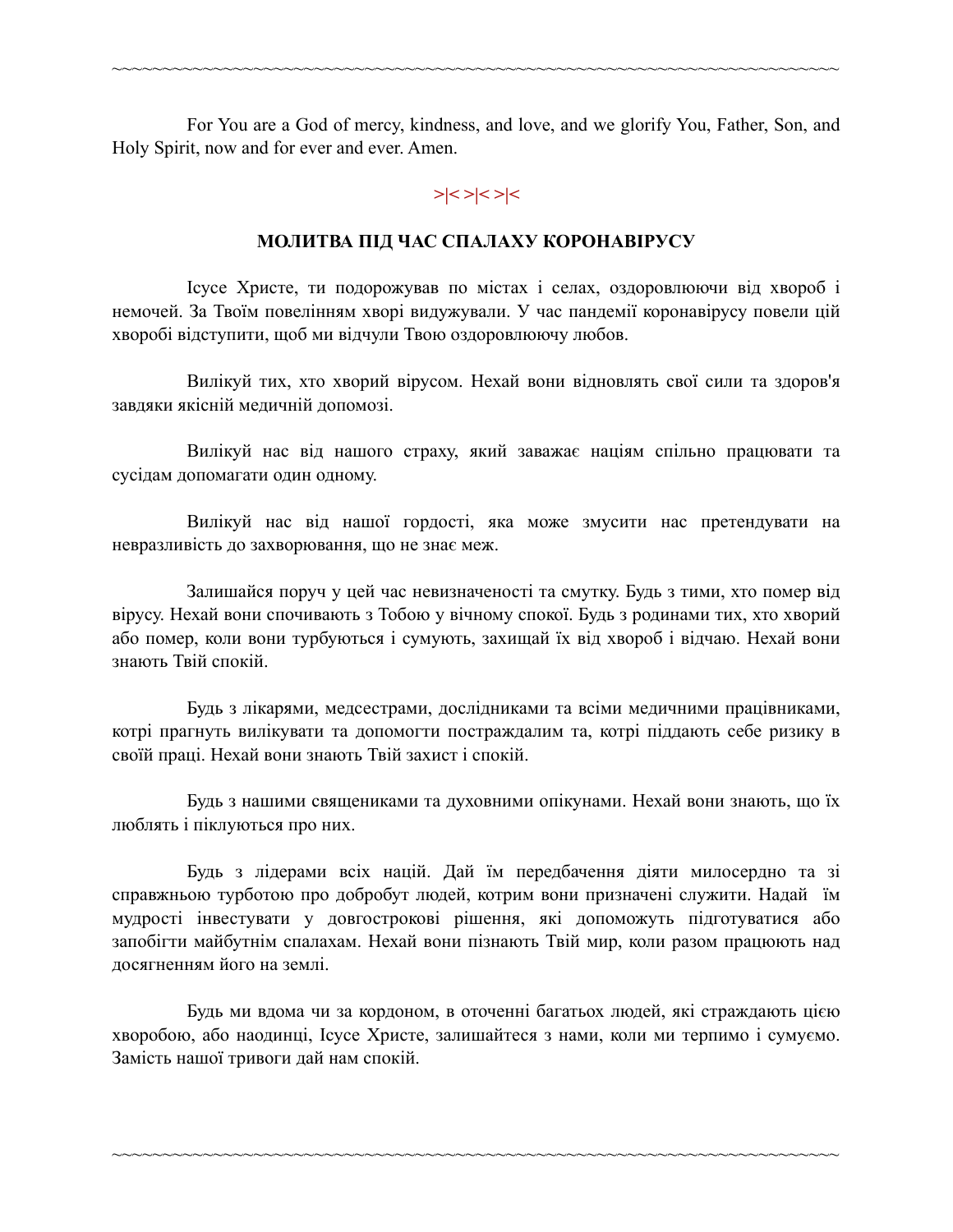Бо Ти - Бог милосердя, доброта та любов, і ми прославляємо Тебе, Отця, і Сина, і Святого Духа, нині, і повсякчас, і на віки вічні. Амінь.

~~~~~~~~~~~~~~~~~~~~~~~~~~~~~~~~~~~~~~~~~~~~~~~~~~~~~~~~~~~~~~~~~~~~~~~~

### JESUS OFFERS PRAYER OF PRAISE AND THANKSGIVING



 The Holy Father offers today a reflection on the Gospel of Matthew 11:25-30 that opens with blessing and thanksgiving, then goes on to reveal the mystery of the Kingdom of heaven, the relationship between Jesus and the Father, and offers to give comfort to the faithful.

 This reading is divided into three parts: first of all, Jesus raises a prayer of blessing and thanksgiving to the Father, because He revealed to the poor and to the simple the mystery of the Kingdom of heaven; then He reveals the intimate and unique relationship between Himself and the Father, and finally, He invites us to go to Him and to follow Him to find solace.

 In the first place, Jesus praises the Father, because He has kept the secrets of His Kingdom, of His truth, hidden "from the wise

and the learned" (v. 25). He calls them so with a veil of irony, because they presume to be wise, learned, and therefore have a closed heart, very often. True wisdom comes also from the heart, it is not only a matter of understanding ideas: true wisdom also enters into the heart. And if you know many things but have a closed heart, you are not wise. Jesus says that the mysteries of His Father are revealed to the "little ones", to those who confidently open themselves to His Word of salvation, who open their heart to the Word of salvation, who feel the need for Him and expect everything from Him. The heart that is open and trustful towards the Lord.

Then, Jesus explains that He has received everything from the Father, and He calls Him "my Father", to affirm the unique nature of His relationship with Him. Indeed, there is total reciprocity only between the Son and the Father: each one knows the other, each one lives in the other. But this unique communion is like a flower that unfurls, to reveal freely its beauty and its goodness. And here, then, is Jesus's invitation: "Come to me…" (v. 28). He wishes to give what He receives from the Father. He wants to give us the Truth, and Jesus' Truth is always free: it is a gift, it is the Holy Spirit, the Truth.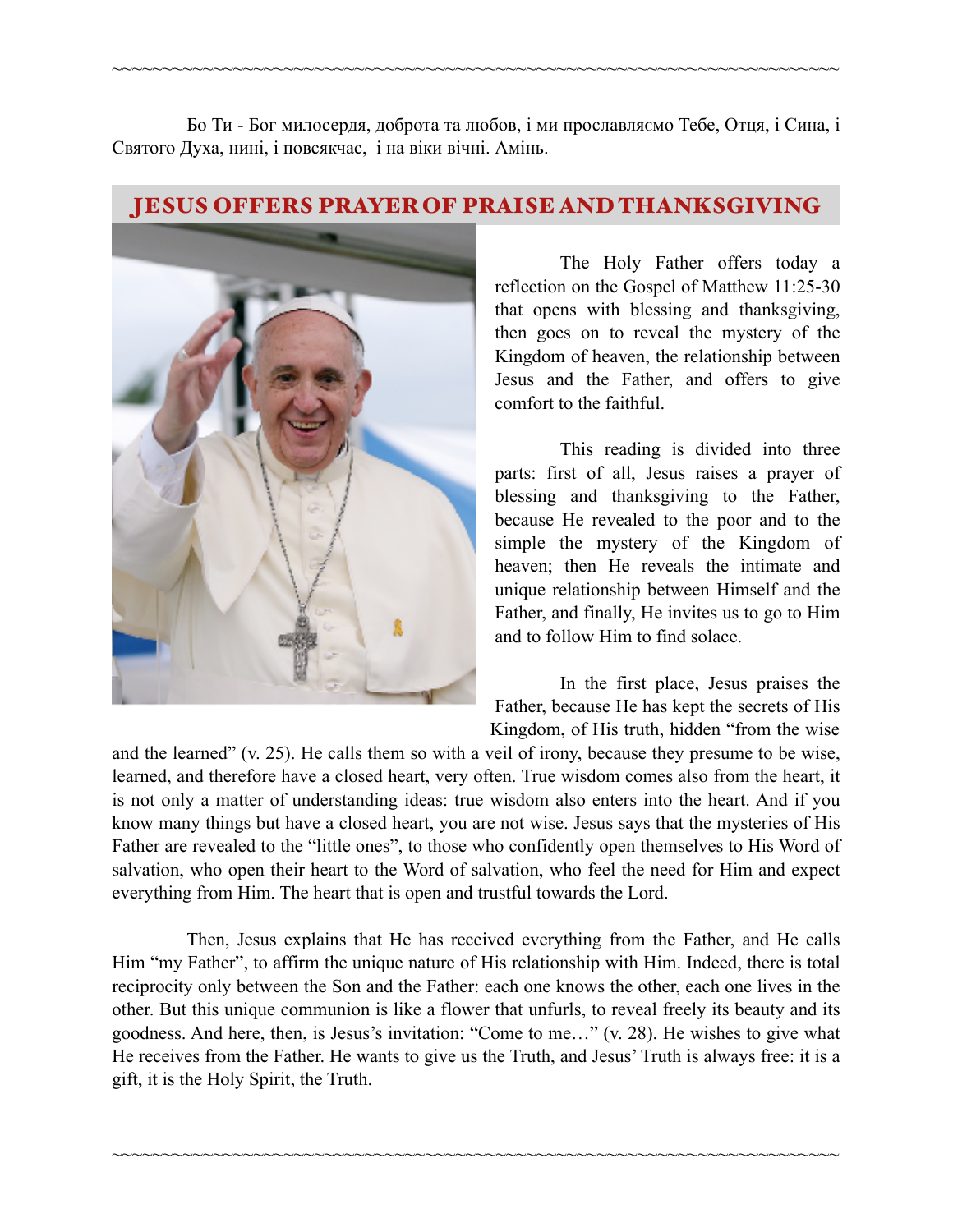Just as the Father has a preference for the "little ones", Jesus also addresses those "who labor and are burdened". Indeed, He places Himself among them, because He is "meek and humble of heart" (v. 29): this is how He describes Himself. It is the same in the first and third Beatitudes, that of the humble and poor in spirit, and that of the meek (see *Mt* 5:35): the meekness of Jesus. In this way Jesus, "meek and humble", is not a model for the resigned, nor is He simply a victim, but rather He is the Man Who lives this condition "from the heart" in full transparency to the love of the Father, that is, to the Holy Spirit. He is the model of the "poor in spirit" and of all the other "blessed" of the Gospel, who do the will of God and bear witness to His Kingdom.

~~~~~~~~~~~~~~~~~~~~~~~~~~~~~~~~~~~~~~~~~~~~~~~~~~~~~~~~~~~~~~~~~~~~~~~~

And then, Jesus says that if we go to Him, we will find refreshment. The "refreshment" that Christ offers to the weary and oppressed is not merely psychological solace or a lavish handout, but the joy of the poor who are evangelized and are builders of the new humanity: this is solace. Joy. The joy that Jesus gives us. It is unique. It is the joy that He Himself has. It is a message for all of us, for all people of good will, which Jesus still conveys today in the world that exalts those who become rich and powerful … But how many times do we say, "Ah, I would like to be like him, like her, who are rich, have a lot of power, lack nothing…". The world exalts those who are rich and powerful, no matter by what means, and at times tramples upon the human being and his or her dignity. And we see this every day, the poor who are trampled underfoot… And it is a message for the Church, called to live works of mercy and to evangelize the poor, to be meek and humble. This is how the Lord wants His Church, that is, us, to be.

May Mary, the humblest and highest of creatures, implore from God wisdom of the heart for us – *the wisdom of the heart* – that we may discern its signs in our lives and be sharers in those mysteries which, hidden from the proud, are revealed to the humble.

[zenit.org](http://zenit.org) 



### METROPOLITAN LAWRENCE JOINS THE **IFICAL COUNCIL FOR INTERRELIGIOUS DIALOGUE**

~~~~~~~~~~~~~~~~~~~~~~~~~~~~~~~~~~~~~~~~~~~~~~~~~~~~~~~~~~~~~~~~~~~~~~~~

 *On July 8, Pope Francis appointed six cardinals and sixteen hierarchs from all continents to this agency. The Metropolitan of the UGCC in Canada was included among them.* 

 They are, in particular, Cardinal Luis Antonio Tagle, recently appointed prefect of the Congregation for Evangelization of Peoples, Cardinal Jean-Claude Hollerich, Archbishop of Luxembourg, cardinal Michael Cerny, Deputy Secretary for the Department of Migrants and Refugees of the Dicastery for the service of